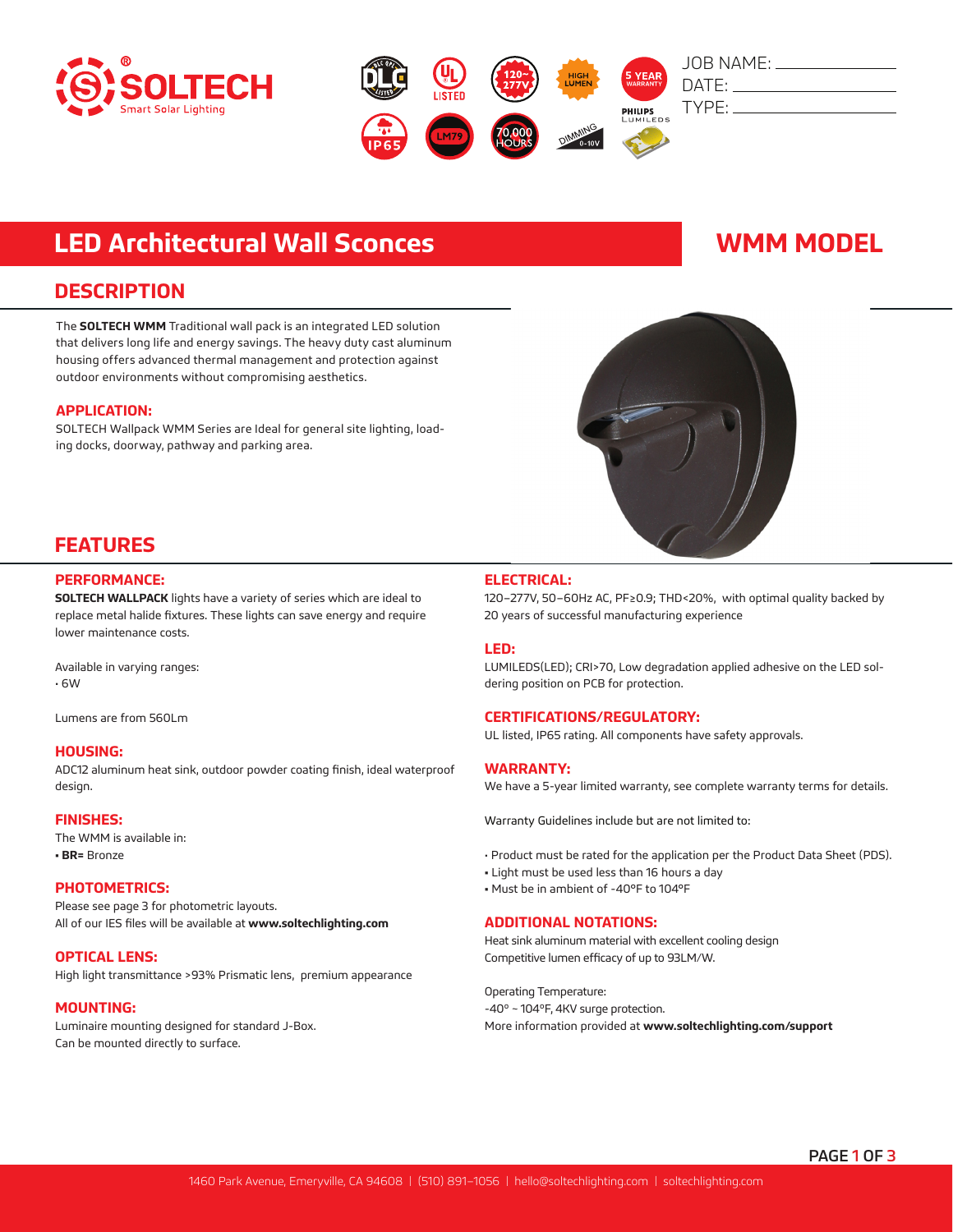



# **LED Architectural Wall Sconces WMM MODEL**

| <b>HOUSING</b>            | ACD12 aluminum heat sink,<br>Outdoor powder coating.                               |
|---------------------------|------------------------------------------------------------------------------------|
| <b>VOLTAGE</b>            | 120-277V, 50-60Hz AC                                                               |
| LED                       | LumiLEDs                                                                           |
| <b>EFFICACY</b>           | 93 LM/W                                                                            |
| <b>LUMENS@5000K</b>       | 560 lumens                                                                         |
| <b>POWER FACTOR</b>       | >0.9                                                                               |
| <b>BEAM ANGLE</b>         | 65° X 110°                                                                         |
| <b>THD</b>                | < 20%                                                                              |
| <b>OPERATING TEMP</b>     | $-40^{\circ}$ F $-104^{\circ}$ F                                                   |
| <b>ALUMINUM LED BOARD</b> | High conductive, Waterproof, Aging<br>resistance, Salt mist resistance, Long-life. |
| <b>CONTROLS / DIMMING</b> | N/A                                                                                |
| <b>CCT</b>                | 3000K, 4000K and 5000K                                                             |
| <b>CRI</b>                | >70                                                                                |
| <b>RATED LIFE</b>         | 70,000 hours                                                                       |

## **SUMMARY INSTALLATION DIAGRAM**





## **ENERGY PERFORMANCE DATA**

| <b>MODEL</b> | <b>DIMENSION</b> | <b>VOLTAGE</b> | <b>WATT</b>        | <b>LUMENS</b> | <b>EFFICACY</b> |
|--------------|------------------|----------------|--------------------|---------------|-----------------|
|              | (in)             | (V)            | $(W - 8\% - +5\%)$ | @ 5000K(Lm)   | (Lm/w)          |
| STLWMM6XYYZZ | 5X3.27 in        | 120-277        | 6                  | 560           | 93              |

## **ORDERING INFORMATION**

### Sample Number: STLWMM064WMBR

SOLTECH Wall Pack WMM 6 watt, 4000k, Wall mount installation, with a Bronze finish.

| <b>SERIES</b> | <b>WATT</b><br>$(W - 8\% - +5\%)$ | <b>COLOR</b><br><b>TEMP</b><br>(X) | <b>MOUNTING</b><br><b>OPTIONS</b><br>(YY) | <b>FINISH</b><br>(ZZ) | <b>VOLTAGE</b><br>(V)<br>(Blank) | <b>OPTIC</b><br><b>TYPE</b><br>(Blank) | <b>DIMMING</b><br>(Blank) |
|---------------|-----------------------------------|------------------------------------|-------------------------------------------|-----------------------|----------------------------------|----------------------------------------|---------------------------|
| <b>STLWMM</b> | 6                                 | $3 = 3000K$                        | <b>WM=WALL</b><br><b>MOUNT</b>            | <b>BR</b> =BRONZE     | $120 - 277$                      | $65^{\circ}$ X 110 $^{\circ}$          | Non-Dimmable              |
|               |                                   | 4=4000K                            |                                           |                       |                                  |                                        |                           |
|               |                                   | 5=5000K                            |                                           |                       |                                  |                                        |                           |